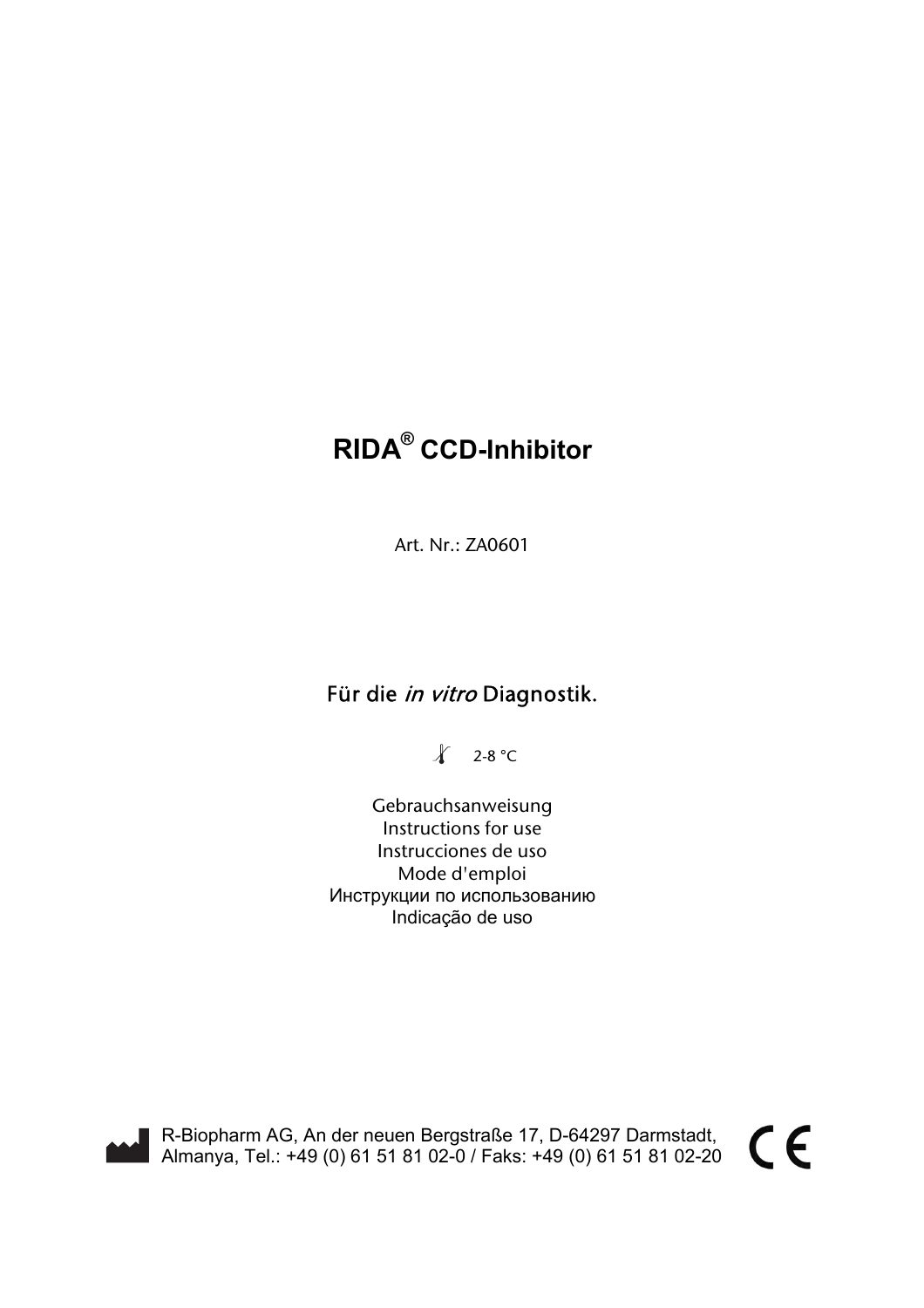#### **Verwendungszweck**

Der RIDA® CCD-Inhibitor ist ein Zubehör für *in vitro* Diagnostika zur Blockierung von anti-CCD-IgE in humanem Serum und Plasma.

#### **Packungsinhalt**

 $|CCD$ -Inhibitor  $|S \times RIDA^{\circ} CCD$ -Inhibitor (lyophilisiert); Gebrauchsanweisung

#### **Zusätzlich benötigte Reagenzien – erforderliches Zubehör:**

Probenröhrchen Vortex Mixer Mikropipetten für 10 µl, 55 µl und 400 µl Volumina

#### **Allgemeines**

Eine Typ I Allergie wird durch die Bildung von spezifischen IgE-Antikörpern gegen Allergene verursacht. Die meisten Allergene sind Proteine mit einem Molekulargewicht von 50-500 kDa, aber auch kleine Moleküle wie Medikamente (Haptene) können in Verbindung mit einem Protein zu einem Vollallergen werden.

In eukaryotischen Organismen werden die meisten Proteine translational glykosyliert und tragen somit Kohlenhydrat-Seitenketten.

Das Immunsystem entwickelt auch gegen diese Kohlenhydrat-Seitenketten (crossreactive carbohydrate determinants =CCDs), meist pflanzlichen Ursprungs, IgE-Antikörper.

Diese gegen CCDs gerichteten IgE-Antikörper führen zu Kreuzreaktionen auch zu nicht verwandten Proteinen, die aber sehr wahrscheinlich keine klinische Relevanz besitzen und somit keine allergischen Symptome auslösen. Da sie aber in Labortests zu positiven Ergebnissen führen, müssen diese positiven Ergebnisse als falsch positiv angesehen werden.

Um zwischen richtig positiven und falsch positiven Ergebnissen unterscheiden zu können, müssen die anti-CCD-IgE Antikörper blockiert werden, damit sie im Labortest nicht an die CCDs binden können.

Das Auftreten von vielen positiven Reaktionen im Einzelallergen-Testsystem ist ein Hinweis auf Kreuzreaktionen, die durch anti-CCD-IgE Antikörper verursacht sein könnten. In diesen Fällen sollte das Serum mit RIDA® CCD-Inhibitor behandelt und der Test wiederholt werden.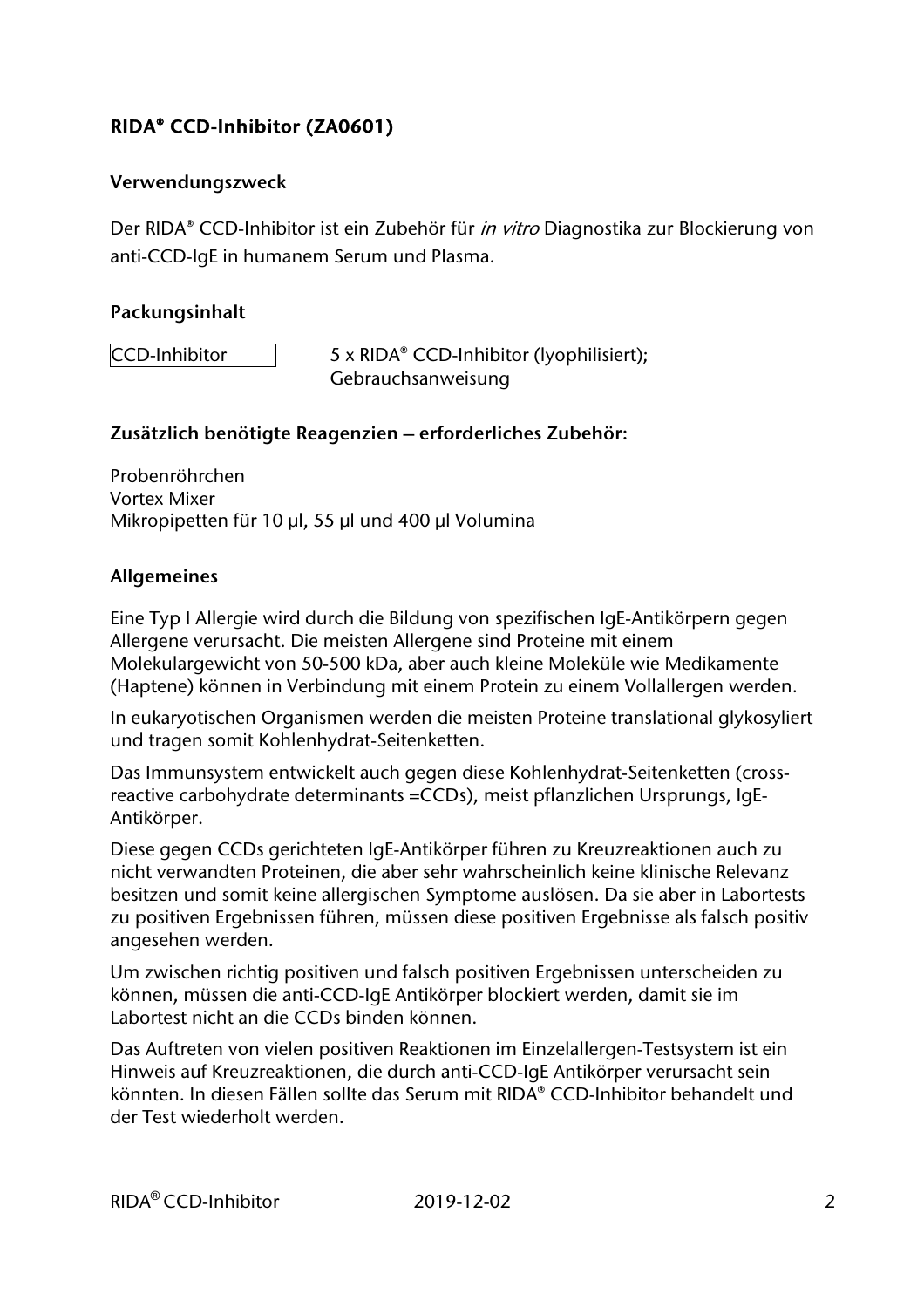## **Testprinzip**

Der RIDA® CCD-Inhibitor bindet an die variable Region der IgE - Antikörper und verhindert damit das Binden der Antikörper an die Kohlenhydrat-Seitenketten der Allergene im Testsystem.

### **Vorsichtsmaßnahmen**

Sämtliche Reagenzien und Materialien, die mit potentiell infektiösen Proben zusammenkommen, müssen mit geeigneten Desinfektionsmitteln behandelt oder mindestens eine Stunde bei 121 °C autoklaviert werden.

Das Reagenz darf nicht verwendet werden, wenn die Flasche beschädigt oder undicht ist.

#### **Lagerung**

Der RIDA® CCD-Inhibitor ist ungeöffnet bei 2-8 °C zu lagern und bis zu dem auf den Etiketten aufgedruckten Verfallsdatum verwendbar. Nach Auflösen des Lyophilisats ist die gebrauchsfertige Lösung bei 2-8 °C zwei Wochen haltbar. Mikrobielle Kontamination ist zu vermeiden. Nach Erreichen des Verfallsdatums kann keine Qualitätsgarantie mehr übernommen werden.

### **Durchführung**

Die Anwendung des RIDA® CCD-Inhibitors ist nur von geschultem Laborpersonal vorzunehmen. Die Richtlinien zur Arbeit in medizinischen Laboratorien sind zu beachten. Die Gebrauchsanweisung zur Durchführung des Tests ist strikt einzuhalten.

Das Lyophilisat ist mit 55 µl H<sub>2</sub>O bidest zu lösen. Das Röhrchen dazu zunächst aus dem Kühlschrank nehmen und ca. 30 min bis auf Raumtemperatur (RT) erwärmen lassen. Danach 55 µl H<sub>2</sub>O pipettieren und 30 s kräftig vortexen. Danach kurz anzentrifugieren, damit keine Flüssigkeit im Deckel verbleibt.

10 µl des gelösten RIDA® CCD-Inhibitors zu 400 µl Serum oder Plasma pipettieren, schütteln und eine Stunde bei RT unter Schütteln inkubieren.

Das behandelte Serum oder Plasma muss unmittelbar nach der Inkubation getestet werden.

| RIDA <sup>®</sup> CCD-Inhibitor | 2019-12-02 |  |
|---------------------------------|------------|--|
|                                 |            |  |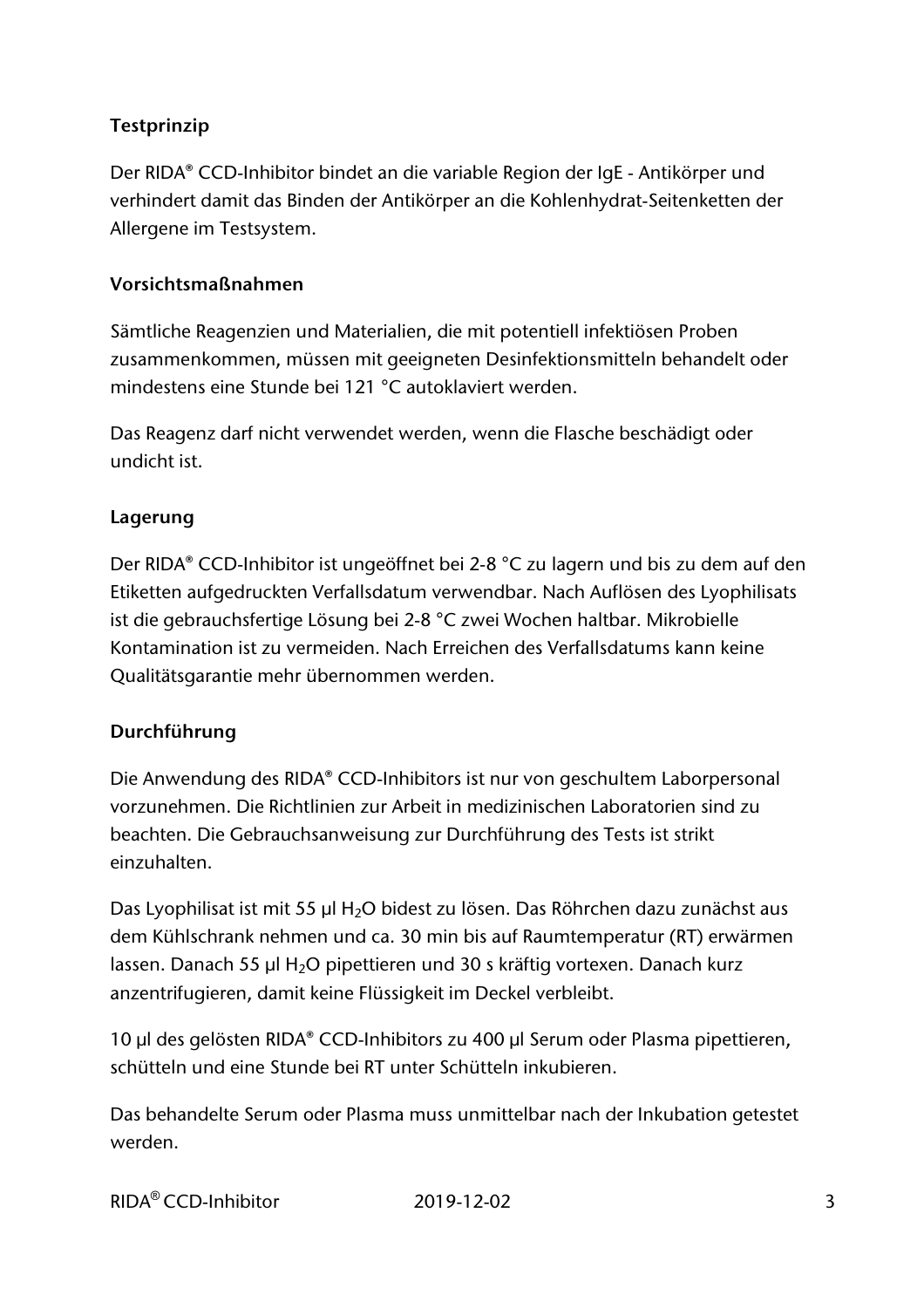## **Symbolerklärungen**

- In-Vitro-Diagnostikum
- $\hfill\Box$ Gebrauchsanweisung beachten
- $LOT$ Chargen-Nummer
- $\overline{\mathbf{z}}$ verwendbar bis
- $\chi$ Lagertemperatur
- $REF$ Artikel-Nummer
- $\overline{\nabla}$ Anzahl Tests
- $\mathbb{Z}^{\mathbb{J}}$ Herstelldatum
- <u>rd</u> Hersteller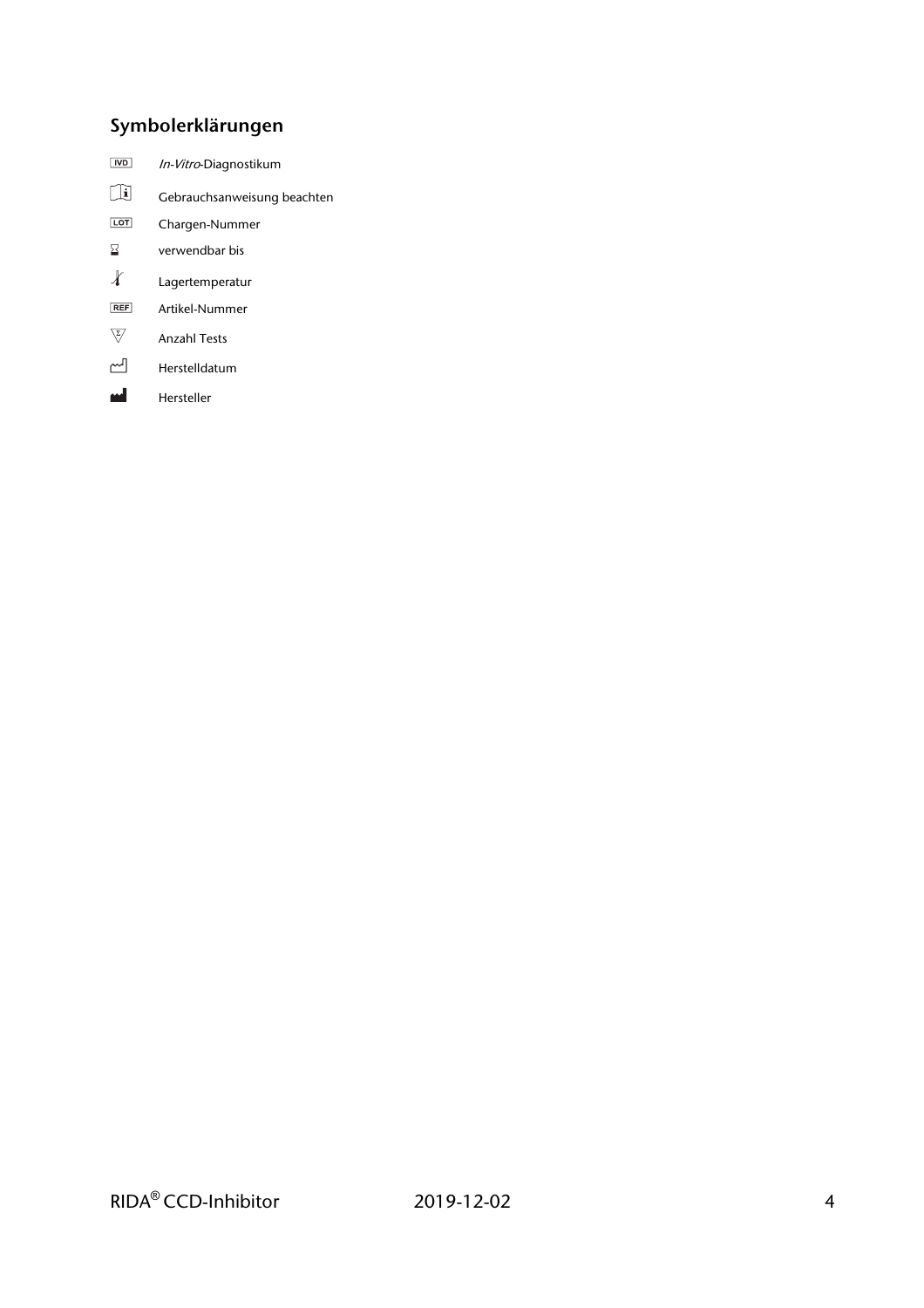#### **Intended use:**

The RIDA® CCD-Inhibitor is an accessory for use in *in vitro* diagnostics for the inhibition of anti-CCD IgE in human serum and plasma.

#### **Package content:**

 $|CCD|$  Inhibitor  $|5x|$  RIDA® CCD-Inhibitor (lyophilised); Instructions for use

#### **Additional necessary reagents and necessary equipment**

Test tubes Vortex mixer Micropipettes for 10 µl, 55 µl and 400 µl volumes

#### **General information:**

A type I allergy is caused by the formation of specific IgE antibodies against allergens. Most allergens are proteins with a molecular weight of 50-500 kDa. However, in combination with a protein, small molecules such as drugs (haptenes) can develop into allergens.

In eukaryotic organisms, most proteins are subjected to posttranslational glycosylation and therefore have carbohydrate side chains.

The immune system also develops IgE antibodies against carbohydrate side chains (cross-reactive carbohydrate determinants = CCDs), which are usually of vegetable origin.

The IgE antibodies against these CCDs also lead to cross-reactions with unrelated proteins, which, however, most likely have no clinical relevance and therefore do not trigger allergic symptoms. As these produce positive results in laboratory tests, these positive results must be considered false positive.

In order to correctly distinguish between true positive and false positive results, the anti-CCD IgE antibodies must be inhibited to prevent binding to the CCDs in the laboratory test.

Occurrence of many positive reactions in the single allergen test system is indicative of cross-reactions caused by anti-CCD IgE antibodies. In this case it is recommended to treat the serum with the RIDA® CCD-Inhibitor and to repeat the test.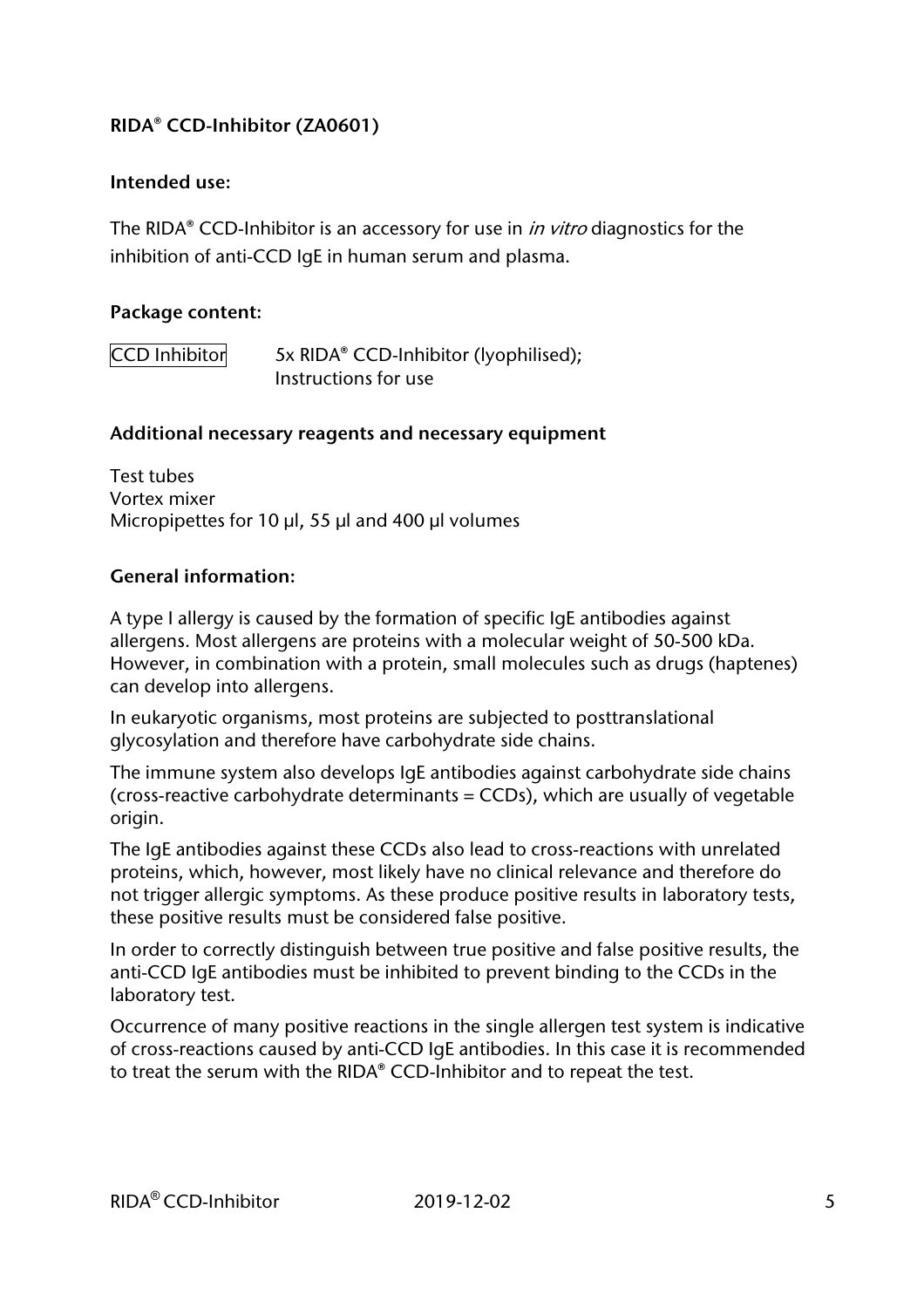## **Test principle:**

The RIDA® CCD-Inhibitor bonds to the variable region of IgE antibodies and prevents the antibodies from binding to the carbohydrate side chains of the allergens in the test system.

### **Precautions:**

All reagents and materials coming into contact with potentially infectious specimens must be treated with suitable disinfectants or autoclaved at 121 °C for at least one hour.

The reagent must not be used if the bottle is damaged or has a leak.

## **Storage:**

The RIDA® CCD-Inhibitor must be stored unopened at 2-8 °C and can be used up to the expiration date printed on the label. After the lyophilisate has been dissolved, the ready-to-use solution can be kept for two weeks at 2-8 °C. Microbial contamination must be prevented. After the expiration date, the quality guarantee is no longer valid.

## **Performing the test:**

The RIDA® CCD-Inhibitor must only be used by trained laboratory personnel. The guidelines for work in medical laboratories must be observed. The instructions for performing the test must be strictly complied with.

Dissolve the lyophilisate with 55  $\mu$ l bidest. H<sub>2</sub>O. In order to dissolve the lyophilisate first remove the test tube from the refrigerator and allow it to warm up to room temperature (RT) for approx. 30 minutes. Then add 55  $\mu$ l H<sub>2</sub>O and thoroughly vortex for 30 seconds. Then centrifuge it briefly to ensure that no liquid remains in the cap.

Pipet 10 µl of the dissolved RIDA® CCD-Inhibitor into 400 µl of serum or plasma, shake, and incubate for one hour at RT while shaking.

The treated serum or plasma must be tested immediately after incubation.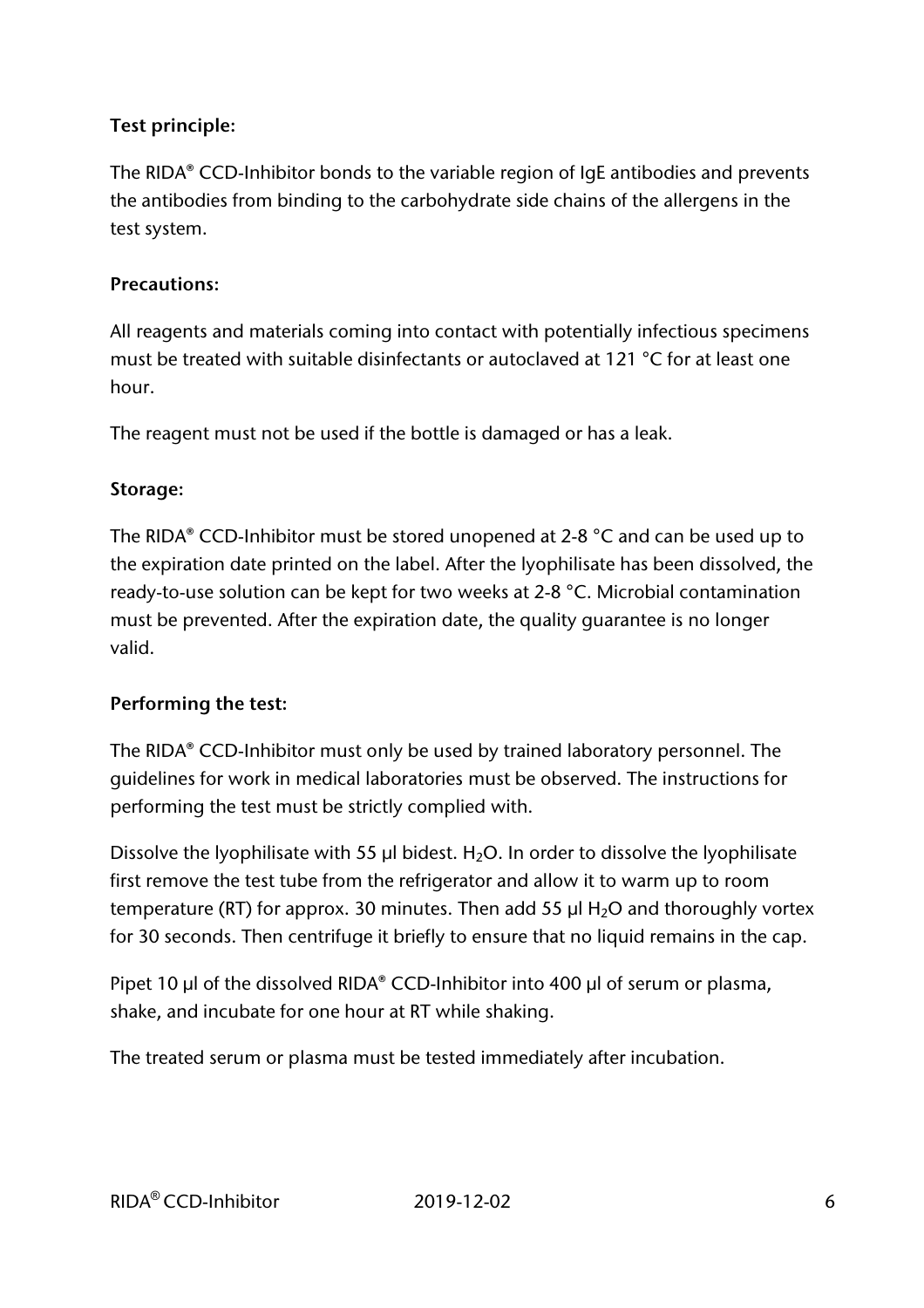## **Explanation of symbols**

- In-vitro diagnostic agent  $\boxed{\mathbf{1}}$ Observe the instructions for use  $\boxed{\text{LOT}}$ Batch number  $\overline{\mathbf{z}}$ Use before  $\pmb{\mathcal{X}}$ Storage temperature  $REF$ Article number  $\overline{\nabla}$ Number of tests
- ≃ Date of manufacture
- <u>rd</u> Manufacturer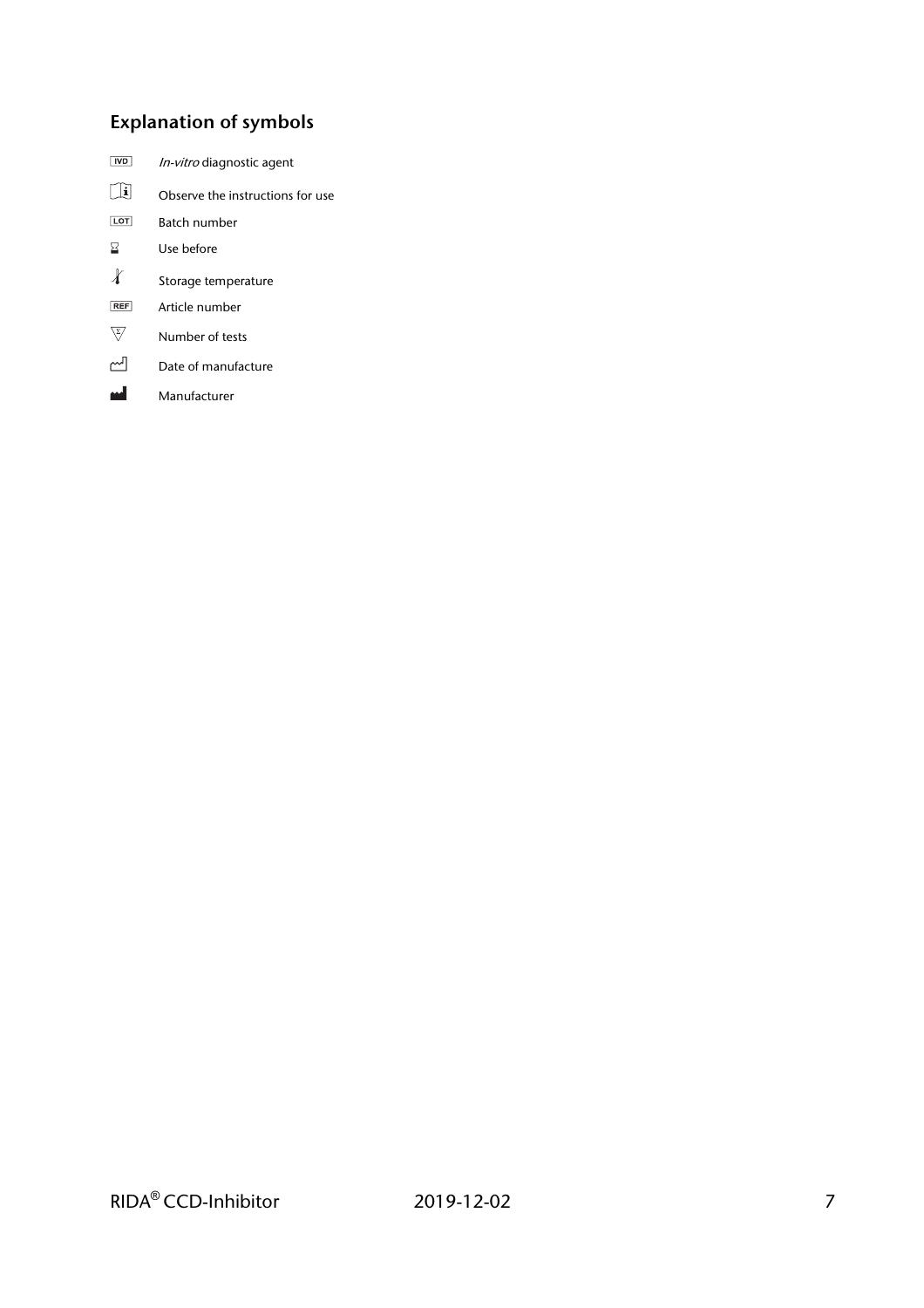#### **Uso previsto:**

El RIDA® CCD-Inhibitor es una herramienta que se utiliza en diagnóstico in vitro para inhibir las IgE anti-CCD en suero y plasma humano.

#### **Contenido del envase:**

 $|CCD\text{-}Inhibitor|$  5 x RIDA® CCD-Inhibitor (liofilizado); Instrucciones de uso

#### **Accesorios necesarios**

Tubos de ensayo Mezclador de vórtice Micropipetas para volúmenes de 10 µl, 55 µl y 400 µl

#### **Información general:**

Las alergias de tipo I son provocadas por la formación de anticuerpos IgE específicos contra alérgenos. Aunque la mayoría de los alérgenos son proteínas con un peso molecular de 50-500 kDa, existen también moléculas pequeñas, como medicamentos (haptenos), que pueden combinarse con una proteína y convertirse en un alérgeno.

La mayoría de proteínas de los organismos eucariotas se glucosilan en un proceso posttraduccional y llevan, por tanto, cadenas de carbohidratos laterales.

El sistema inmune desarrolla también anticuerpos IgE contra estas cadenas laterales de carbohidratos (determinantes de carbohidratos de reactividad cruzada =CCD), que generalmente son de origen vegetal.

Los anticuerpos de IgE dirigidos contra estos CCD provocan también reacciones cruzadas con proteínas no emparentadas que, por otra parte, muy probablemente no tienen relevancia clínica y, por tanto, no desencadenan síntomas alérgicos. Sin embargo, puesto que dan lugar a resultados positivos en los ensayos de laboratorio, deben considerarse falsos positivos.

Para poder distinguir correctamente entre positivos verdaderos y falsos, es preciso inhibir los anticuerpos IgE anti-CCD para que no puedan unirse a los CCD en el ensayo.

Un número elevado de reacciones positivas en el ensayo de alérgenos específicos indica la presencia de reacciones cruzadas provocadas por anticuerpos IgE anti-CCD. En este caso, se recomienda tratar el suero con el RIDA® CCD-Inhibitor y repetir el ensayo.

 $RIDA^{\circledR}$  CCD-Inhibitor 2019-12-02 8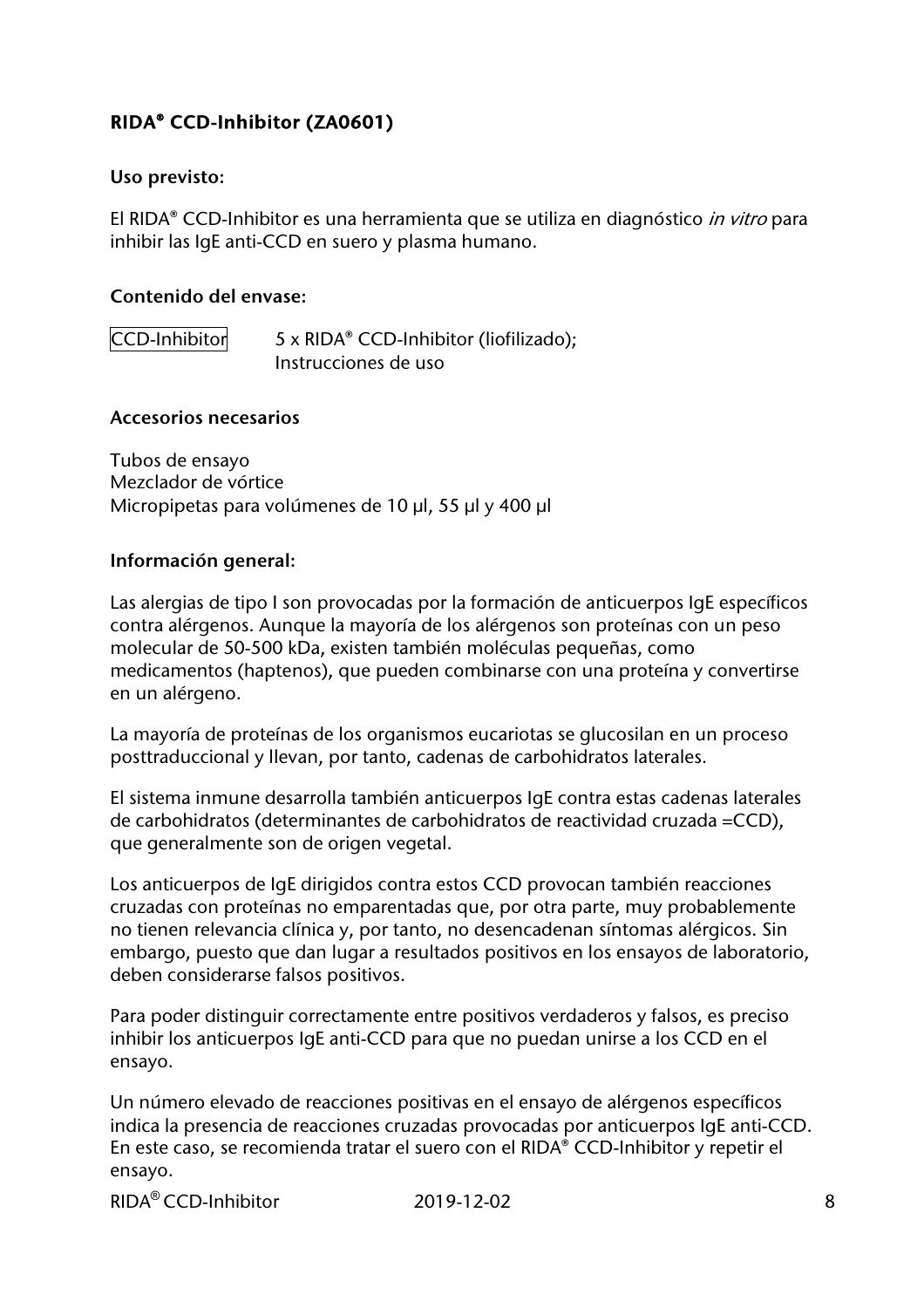#### **Principio del ensayo:**

El RIDA® CCD-Inhibitor se une a la región variable de los anticuerpos IgE e impide que los anticuerpos puedan unirse a las cadenas laterales de carbohidratos de los alérgenos en el sistema de ensayo.

#### **Precauciones:**

Todos los reactivos y materiales que entren en contacto con muestras potencialmente infecciosas deben tratarse con desinfectantes adecuados o esterilizarse a 121 °C en el autoclave durante por lo menos una hora.

El reactivo no debe utilizarse si el recipiente está dañado o no está cerrado herméticamente.

#### **Almacenamiento:**

Almacenar el RIDA® CCD-Inhibitor cerrado a 2-8 °C y utilizarlo como máximo hasta la fecha de caducidad impresa en las etiquetas. Después de disolver el liofilizado, la solución lista para usar se conserva hasta dos semanas a 2-8 °C. Evitar la contaminación microbiana. Una vez alcanzada la fecha de caducidad, no es posible garantizar la calidad.

#### **Realización del ensayo:**

El uso del RIDA® CCD-Inhibitor debe confiarse exclusivamente a personal de laboratorio debidamente formado. Se deben respetar las directrices para el trabajo en laboratorios médicos. Se deben respetar estrictamente las instrucciones de uso para la realización del ensayo.

Disolver el liofilizado en 55 µl H<sub>2</sub>O bidestilada. Para disolver el liofilizado, sacar el tubo de ensayo del frigorífico y dejar que se temple a temperatura ambiente (TA) durante aproximadamente 30 min. Añadir 55 µl H2O y agitar enérgicamente en el mezclador durante 30 s. A continuación, centrifugar brevemente para que no queden restos de líquido en el tapón.

Pipetear 10 µl del RIDA® CCD-Inhibitor en 400 µl de suero o plasma, agitar e incubar durante una hora a TA con agitacion.

El suero o plasma tratado debe procesarse en el ensayo inmediatamente después de incubar.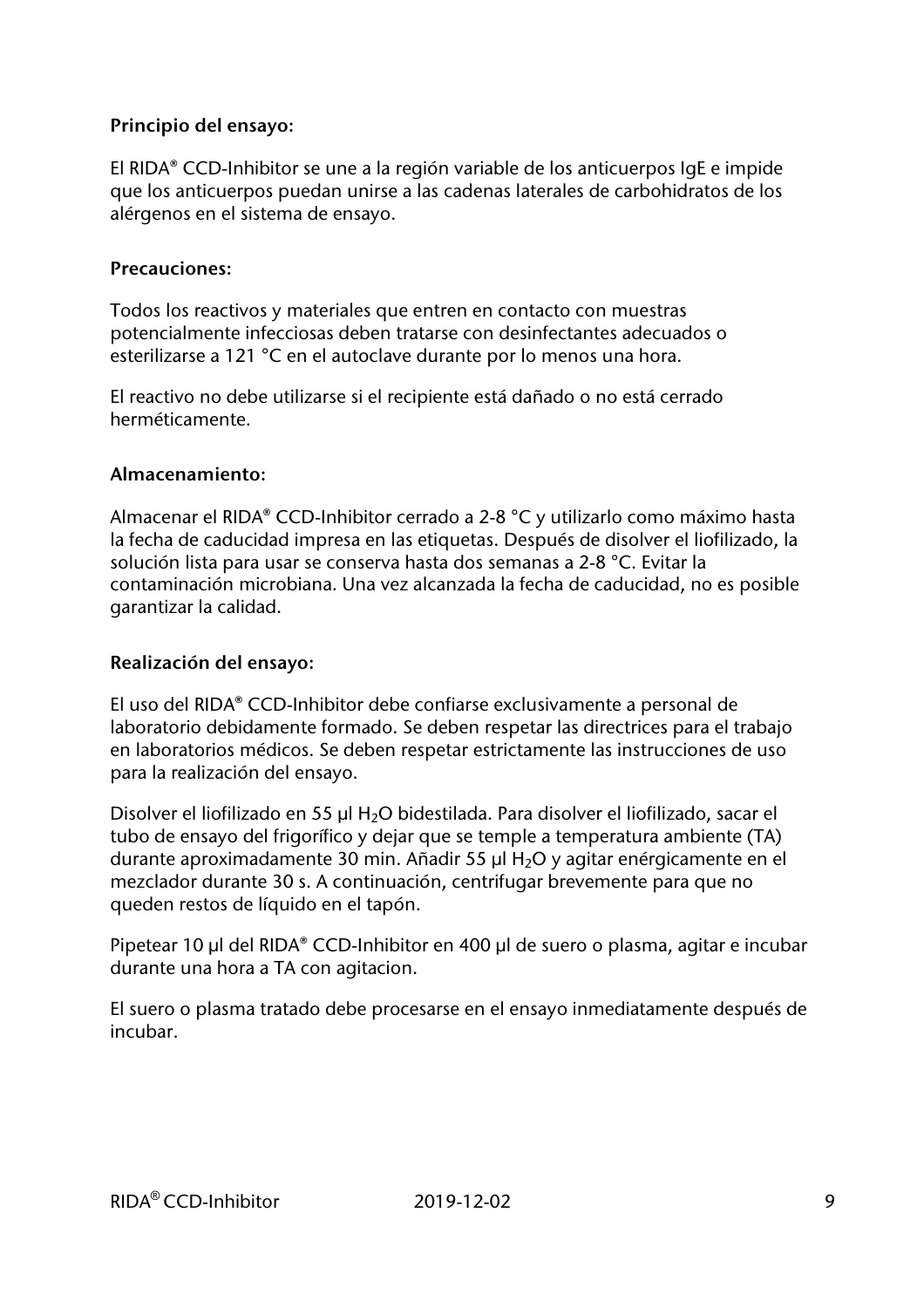### **Explicación de los símbolos**

- Reactivo de diagnóstico in-vitro
- $\Box$ Respetar las instrucciones de uso
- Número de lote LOT
- Fecha de caducidad  $\mathbf{z}$
- $\mathcal{X}$ Temperatura de almacenamiento
- Número de producto  $REF$
- $\bigvee\hspace{-0.15cm}\mathbb{Z}\hspace{-0.15cm}\bigvee$ Número de ensayos
- $\sim$ Fecha de fabricación
- Fabricante  $\mathbf{H}$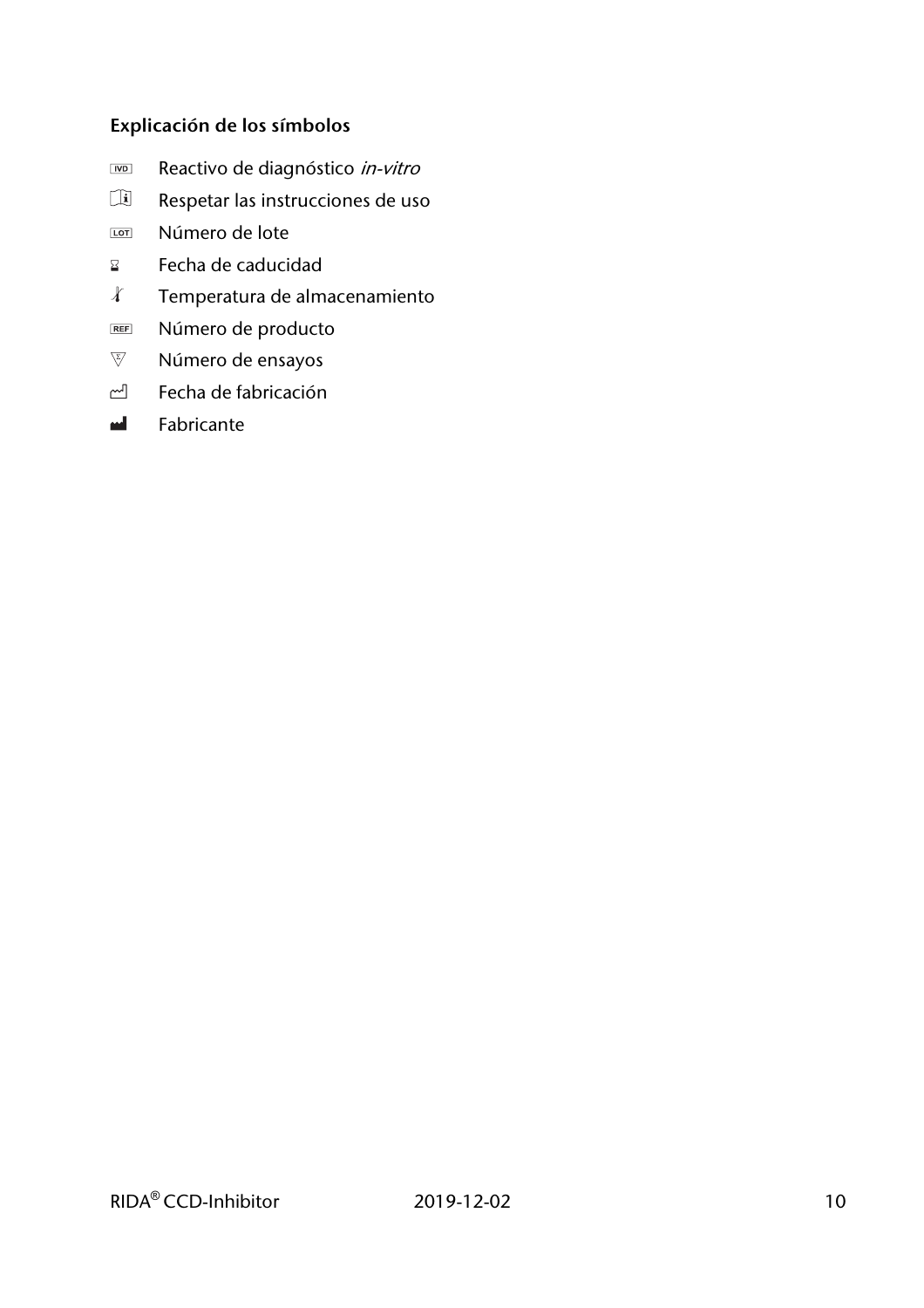#### **Application :**

Le RIDA<sup>®</sup> CCD-Inhibitor est un complément utilisé lors de diagnostics *in vitro* qui inhibe les IgE anti-CCD dans le sérum et le plasma humains.

#### **Contenu du paquet :**

 $|CCD$ -Inhibitor  $5x$  RIDA® CCD-Inhibitor (lyophilisé) ; Mode d'emploi

#### **Autres réactifs et matériel nécessaires**

Tubes à essai Agitateur-mélangeur vortex Micropipettes pour volumes de 10 µL, 55 µL et 400 µL

#### **Informations générales :**

La formation d'anticorps IgE spécifiques contre des allergènes provoque une allergie de type I. La plupart des allergènes sont des protéines dont le poids moléculaire va de 50 à 500 kDa. Toutefois, de petites molécules (haptènes), médicaments par exemple, combinées à une protéine peuvent aussi devenir des allergènes.

Chez les eucaryotes, la plupart des protéines sont soumises à une glycosylation post-translationnelle et possèdent donc des chaînes latérales formées de carbohydrates.

Le système immunitaire crée des anticorps IgE contre les chaînes latérales formées de carbohydrates (déterminants carbohydrates ou CCD [cross-reactive carbohydrate determinants ]) qui sont généralement d'origine végétale.

Les anticorps IgE ciblant ces CCD entraînent aussi des réactions croisées avec d'autres types de protéines, peu susceptibles toutefois de déclencher des symptômes allergiques et n'ayant donc aucune pertinence clinique dans ce cas. Étant donné qu'ils génèrent des résultats positifs dans les tests de laboratoire, ces résultats positifs doivent être considérés comme des faux positifs.

Afin de pouvoir clairement distinguer les résultats vrais positifs des faux positifs, les anticorps IgE anti-CCD doivent être inhibés afin qu'ils ne puissent pas se lier aux CCD dans le test de laboratoire.

La présence de nombreuses réactions positives dans le système de test d'un allergène unique indique la présence de réactions croisées provoquées par les anticorps IgE anti-CCD. Dans ce cas, il est préconisé de traiter le sérum avec le RIDA® CCD-Inhibitor, puis de refaire le test.

 $RIDA^{\circledR}$  CCD-Inhibitor 2019-12-02 11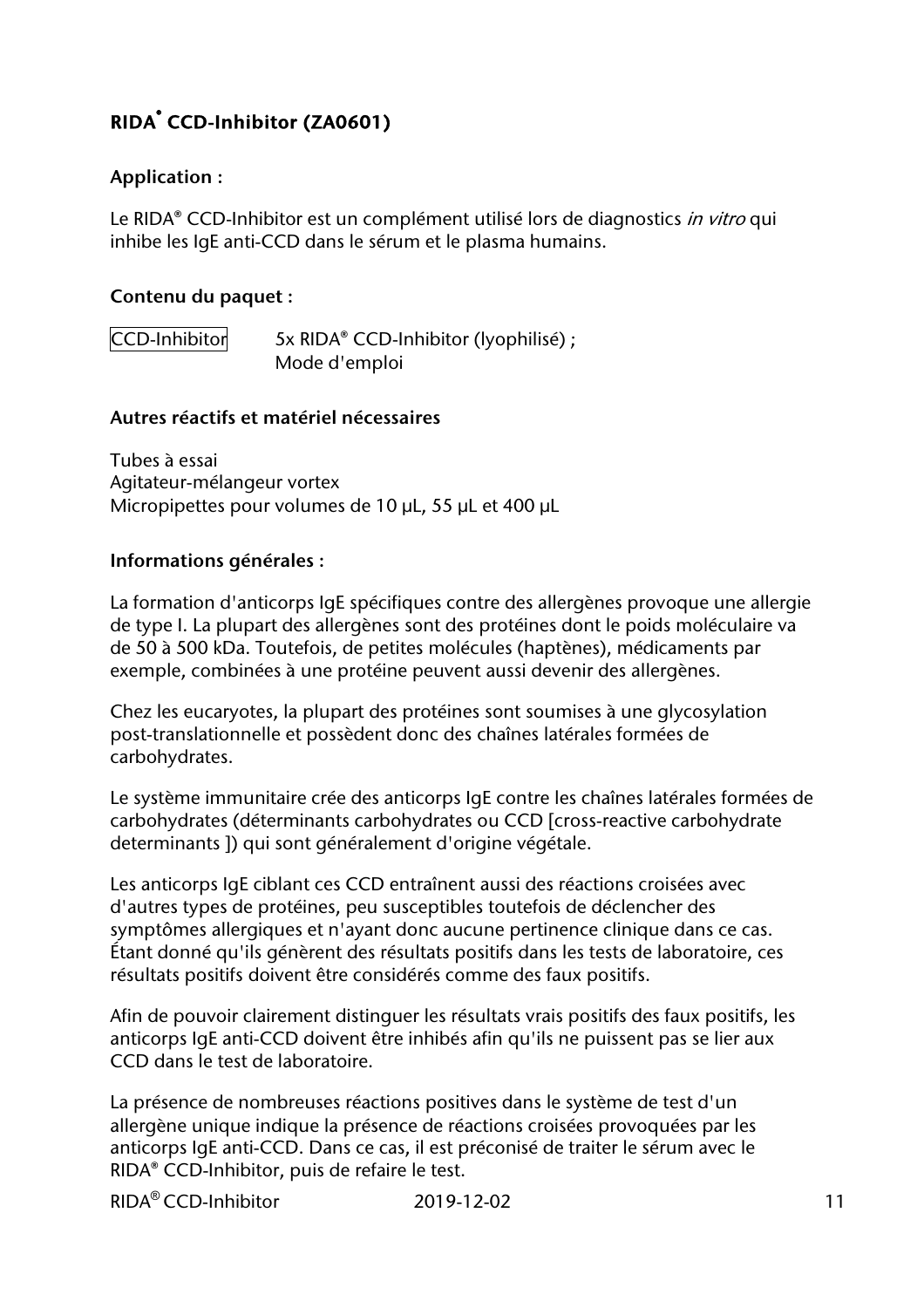#### **Principe du test :**

Le RIDA® CCD-Inhibitor se lie à la région variable des anticorps IgE et empêche les anticorps de se lier aux chaînes latérales formées de carbohydrates des allergènes dans le système de test.

#### **Précautions :**

Tous les réactifs et matériaux entrant en contact avec des échantillons potentiellement infectieux doivent être traités avec des désinfectants adaptés ou passés en autoclave à 121 °C pendant au moins 1 heure.

Si le flacon est endommagé ou présente des fuites, il ne faut pas utiliser le réactif.

#### **Conservation :**

Le RIDA® CCD-Inhibitor doit être conservé dans son conditionnement intact entre 2 et 8 °C. Il peut être utilisé tant que la date de péremption figurant sur l'étiquette n'a pas été dépassée. Après dissolution du lyophilisat, la solution prête à l'emploi peut être conservée pendant deux semaines entre 2 et 8 °C. La contamination microbienne doit être évitée. Après la date de péremption, la qualité n'est plus garantie.

#### **Réalisation du test :**

L'utilisation du RIDA® CCD-Inhibitor est réservée à un personnel de laboratoire formé. Il convient de respecter les directives de travail dans les laboratoires médicaux. Les instructions pour la réalisation du test doivent être rigoureusement appliquées.

Dissoudre le lyophilisat dans 55 µL d'eau doublement distillée. Pour la dissolution du lyophilisat, sortir d'abord le tube du réfrigérateur et le laisser se réchauffer jusqu'à atteindre la température ambiante (TA) pendant environ 30 minutes. Puis ajouter 55  $\mu$ L de H<sub>2</sub>O et passer au vortex pendant environ 30 secondes. Ensuite, centrifuger brièvement pour s'assurer qu'aucun liquide ne reste dans le bouchon.

Pipetter 10 µL du RIDA® CCD-Inhibitor dissous dans 400 µL de sérum ou de plasma, remuer et incuber pendant une heure à TA en agitant.

Le sérum ou plasma traité doit être testé immédiatement après l'incubation.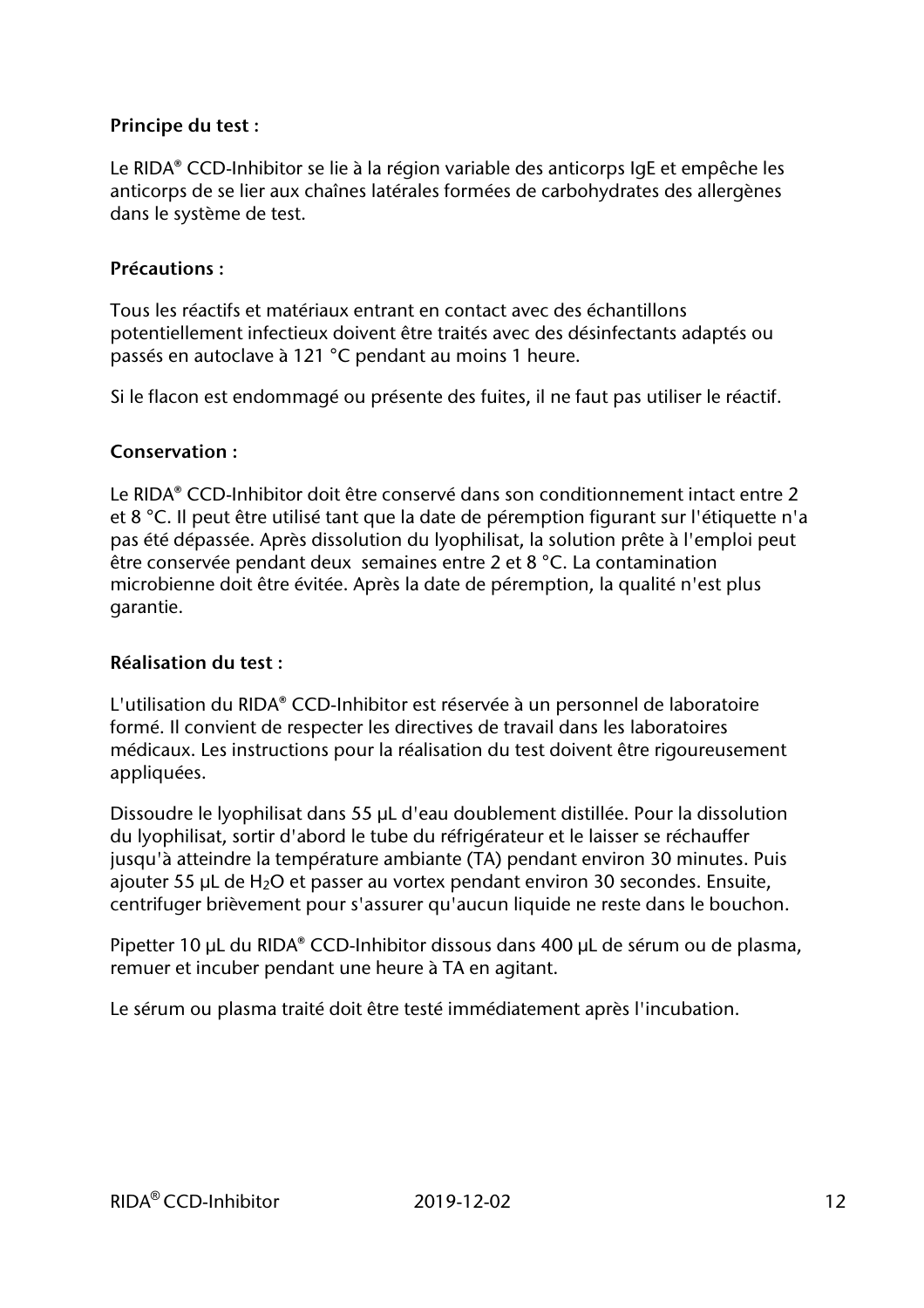## **Signification des symboles**

- **NOD** Agent de diagnostic in vitro
- $\Box$ Respecter le mode d'emploi
- Numéro de lot **LOT**
- Date de péremption  $\mathbf{Z}^{\top}$
- $\pmb{\downarrow}$ Température de conservation
- Référence  $REF$
- Nombre de tests
- $\sim$ Date de fabrication
- Fabricant  $\mathbf{H}$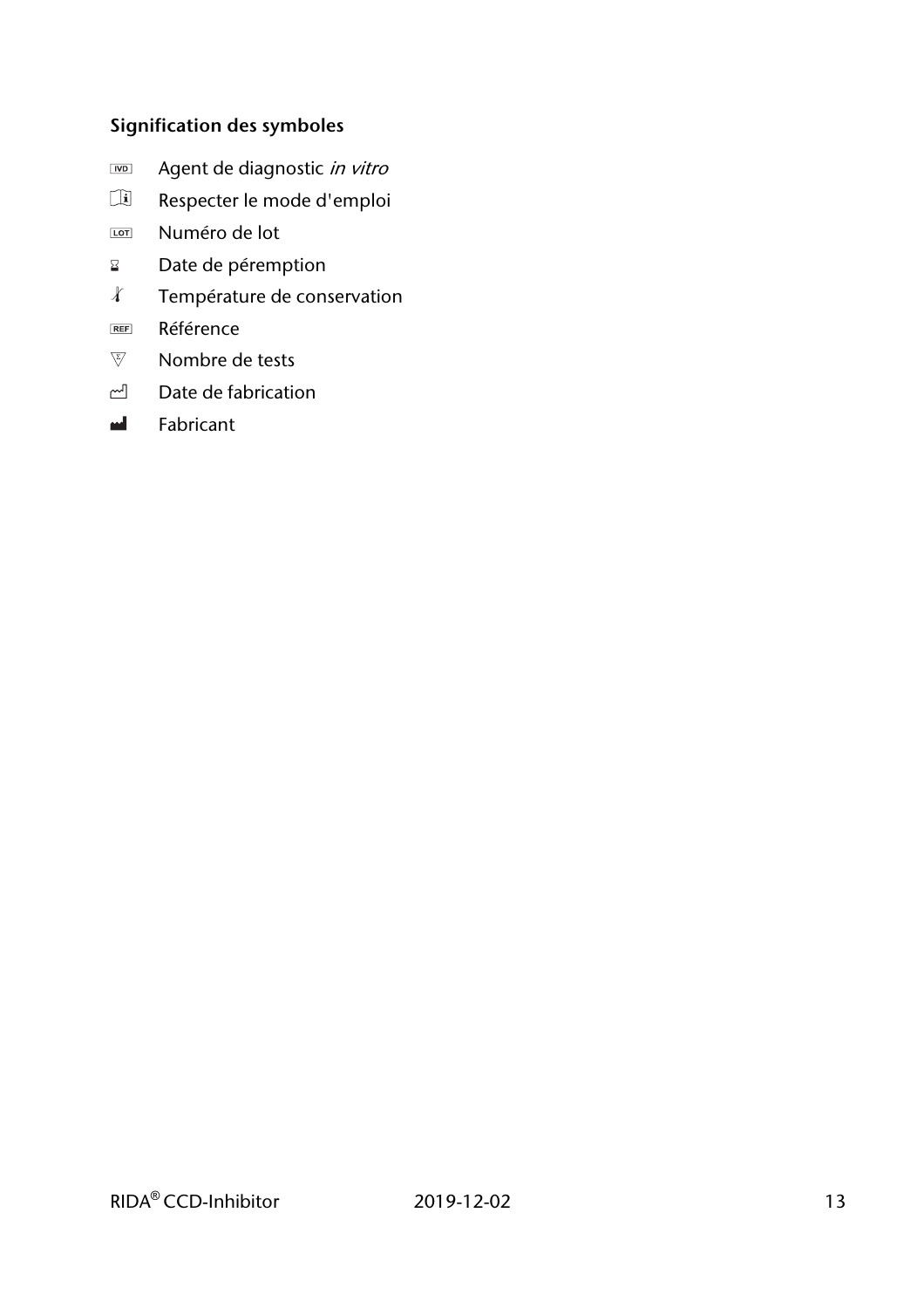#### **Назначение**

 $\mathsf{RIDA}^\circledast$  CCD-Inhibitor – это средство, которое используется в диагностике in-vitro для ингибирования антител IgE к CCD в сыворотке и плазме, полученной из крови человека.

#### **Содержимое упаковки**

CCD-Inhibitor 5 х RIDA<sup>®</sup> CCD-Inhibitor (лиофилизированный) Инструкции по использованию

#### **Дополнительные необходимые реагенты и необходимое оборудование**

Тестовые пробирки Вихревая мешалка Микропипетки с объемом 10 мкл, 55 мкл и 400 мкл

#### **Общие сведения**

Аллергия первого типа вызывается образованием определенных антител IgE к аллергенам. Большинство аллергенов – это белки с молекулярной массой 50- 500 кД. Однако в сочетании с белком небольшие молекулы, например лекарства (гаптены), могут превращаться в аллергены.

В организмах-эукариотах большинство белков подвергаются посттрансляционному гликозилированию, поэтому они имеют углеводные боковые цепи.

Иммунная система также вырабатывает антитела IgE к углеводным боковым цепям (перекрестно-реагирующие углеводные детерминанты (CCD)), которые обычно имеют растительное происхождение.

Антитела IgE к этим детерминантам CCD также ведут к перекрестным реакциям с несвязанными белками, которые, скорее всего, не будут вызывать клинических последствий, т. е. аллергические симптомы не будут проявляться. Так как в ходе лабораторных тестов они дают положительный результат, такие положительные результаты должны считаться «ложно положительными».

Чтобы правильно различать истинные и ложно положительные результаты, антитела IgE к CCD должны ингибироваться, чтобы предотвратить связывание с CCD в ходе лабораторного теста.

Наличие большого количества положительных реакций в рамках тестовой системы с одним аллергеном указывает на перекрестные реакции, которые вызываются антителами IgE к CCD. В этом случае рекомендуется обработать сыворотку с помощью RIDA® CCD-Inhibitor и повторить тест.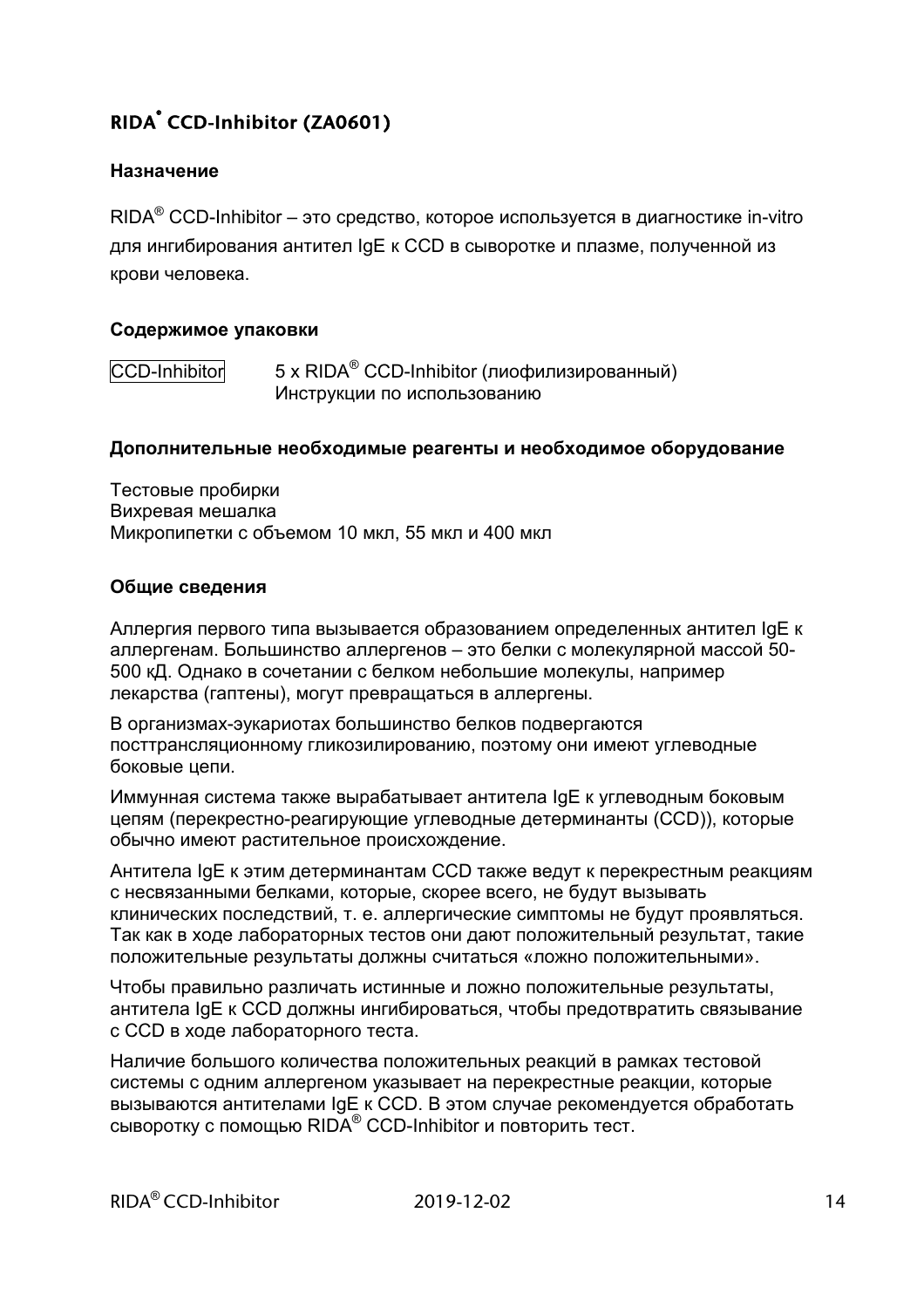#### **Принцип действия теста**

 $\mathsf{RIDA}^\circledast$  CCD-Inhibitor связывается с различными участками антител IgE и не дает антителам связываться с углеводными боковыми цепями аллергенов в тестовой системе.

#### **Меры предосторожности**

Все реагенты и материалы, которые вступают в контакт с потенциально инфекционными пробами, должны обрабатываться соответствующими дезинфицирующими средствами или обрабатываться в автоклаве при температуре 121 °С в течение по крайней мере одного часа.

Реагент не должен использоваться в случае повреждения или протекания флакона.

#### **Условия хранения**

 $\mathsf{RIDA}^\circledast$  CCD-Inhibitor должен храниться в закрытом флаконе при температуре 2-8 °С и может использоваться до даты истечения срока действия, указанной на этикетке. После растворения лиофилизата готовый к использованию раствор может храниться в течение двух недель при температуре 2-8 °С. Необходимо предотвращать попадание в раствор микроорганизмов. После истечения срока годности конечное качество результата не гарантируется.

#### **Проведение теста**

 $\mathsf{RIDA}^\circledast$  CCD-Inhibitor должен использоваться только лабораторным персоналом, который прошел необходимое обучение. Необходимо соблюдать рабочие инструкции, которые применяются в медицинских лабораториях. Необходимо строго соблюдать инструкции по выполнению теста.

Растворите лиофилизат в 55 мкл двойного дистиллята (H<sub>2</sub>O). Чтобы растворить лиофилизат, сначала извлеките тестовую пробирку из холодильника и подождите около 30 минут, пока она нагреется до комнатной температуры. Затем добавьте 55 мкл H<sub>2</sub>O и тщательно перемешайте раствор в вихревой мешалке в течение 30 секунд. Затем поместите раствор на короткое время в центрифугу, чтобы вся жидкость вытекла из крышки.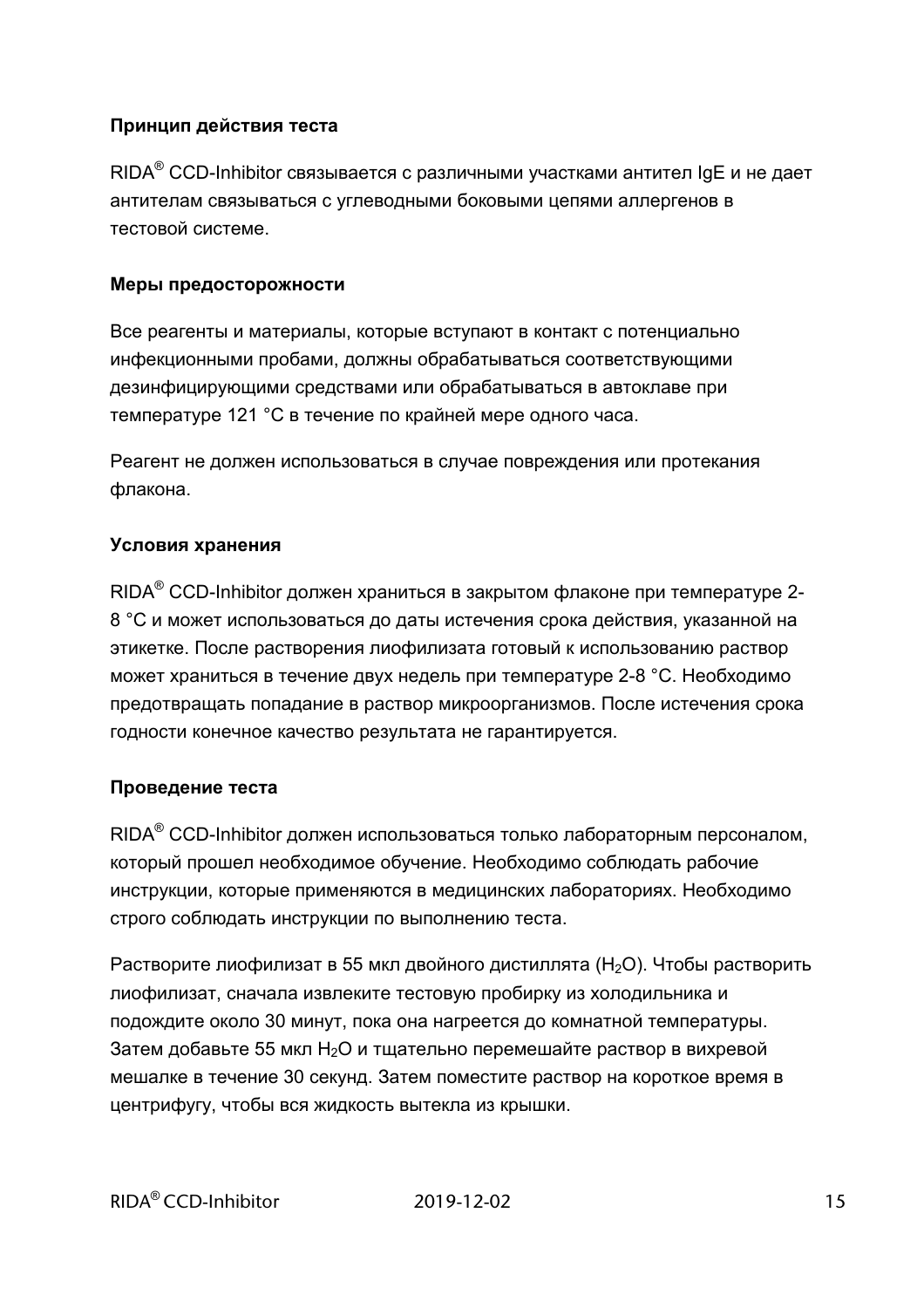Наберите с помощью пипетки 10 мкл раствора RIDA $^\circ$  CCD-Inhibitor и поместите в 400 мкл сыворотки или плазмы, после чего встряхните и оставьте для инкубации в течение одного часа при комнатной температуре при встряхивании.

Обработанная сыворотка или плазма должна подвергаться анализу сразу после инкубации.

#### **Условные обозначения**

| <b>IVD</b> | Агент для диагностики in-vitro         |
|------------|----------------------------------------|
| i          | Соблюдайте инструкции по использованию |
| LOT        | Номер партии                           |
| ⊠          | Срок годности                          |
|            | Температура хранения                   |
| <b>REF</b> | Номер артикула                         |
|            | Количество тестов                      |
|            | Дата производства                      |
|            | Производитель                          |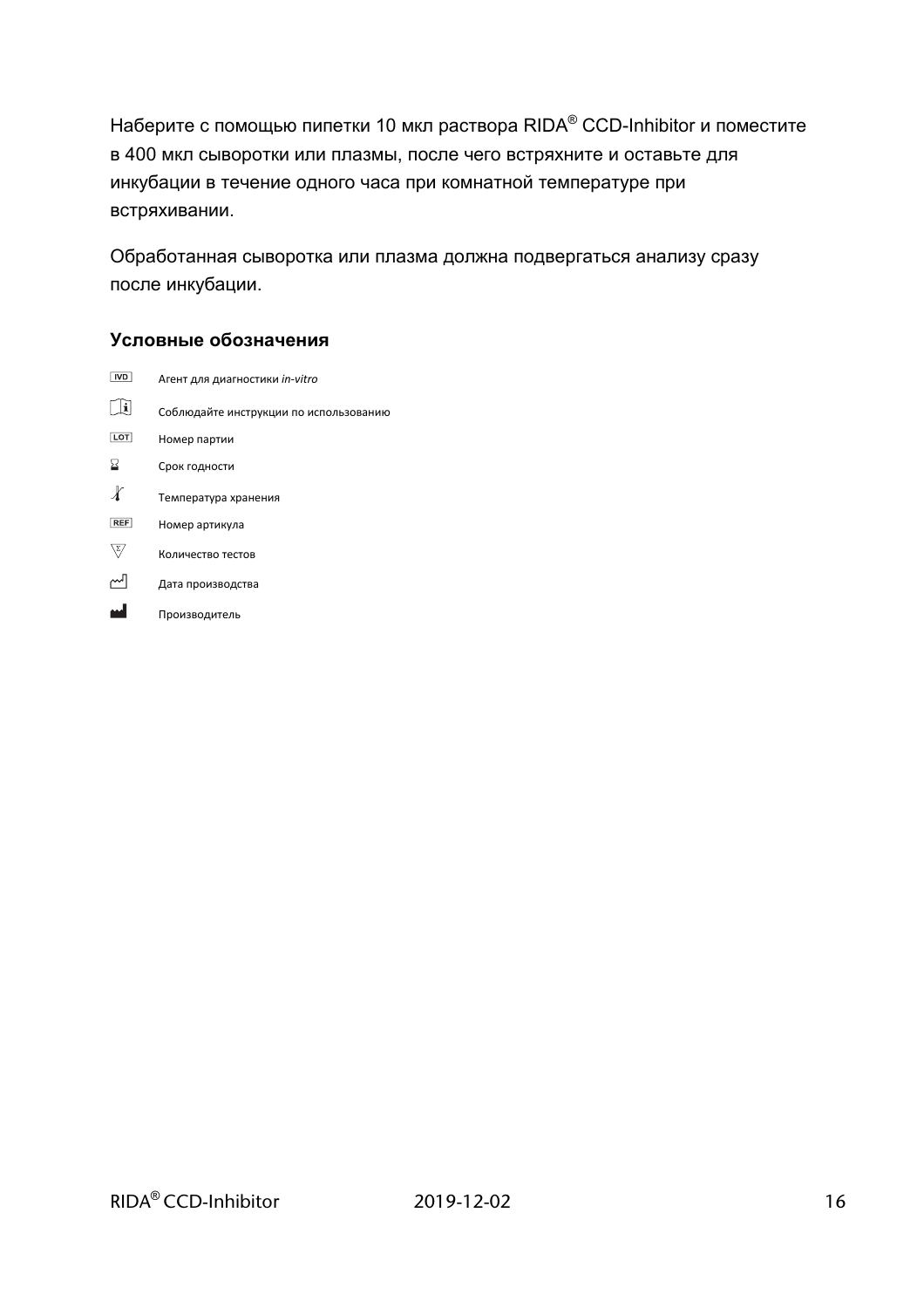#### **Uso previsto:**

O RIDA<sup>®</sup> CCD-Inhibitor é um acessório para uso em diagnóstico *in-vitro* para a inibição de IgEs anti-CCD no soro e plasma humanos.

#### **Conteúdo da embalagem:**

 $|CCD|$  Inhibitor 5x RIDA<sup>®</sup> CCD-Inhibitor (liofilizado); Instruções de uso

#### **Reagentes adicionais e equipamentos necessários**

Tubos de teste Misturador vórtice Micropipetas para volumes de 10 µl e 400 µl

#### **Informações gerais:**

Uma alergia tipo I é causada pela formação de anticorpos IgE específicos contra alérgenos. A maioria dos alérgenos são proteínas com peso molecular de 50 a 500 KD. No entanto, em combinação com uma proteína, pequenas moléculas como medicamentos (haptenos) podem se transformar em alérgenos.

Nos organismos eucarióticos, a maioria das proteínas é submetida à glicosilação póstraducional e, portanto, possui cadeias paralelas de carboidratos.

O sistema imunológico também desenvolve anticorpos IgE contra cadeias paralelas de carboidratos (determinantes de carboidratos reativos cruzados = CCDs), que geralmente são de origem vegetal.

Os anticorpos IgE contra esses CCDs também levam a reações cruzadas com proteínas não relacionadas, que, no entanto, provavelmente não têm relevância clínica e, portanto, não desencadeiam sintomas alérgicos. Como produzem resultados positivos em testes de laboratório, esses resultados positivos devem ser considerados falsos positivos.

Para distinguir corretamente entre os resultados positivos verdadeiros e falsos positivos, os anticorpos IgE anti-CCD devem ser inibidos para evitar a ligação aos CCDs no teste de laboratório.

A ocorrência de muitas reações positivas no sistema de teste único de alérgenos é indicativa de reações cruzadas causadas por anticorpos IgE anti-CCD. Neste caso, recomenda-se tratar o soro com o RIDA® CCD-Inhibitor Inhibitor e repetir o teste.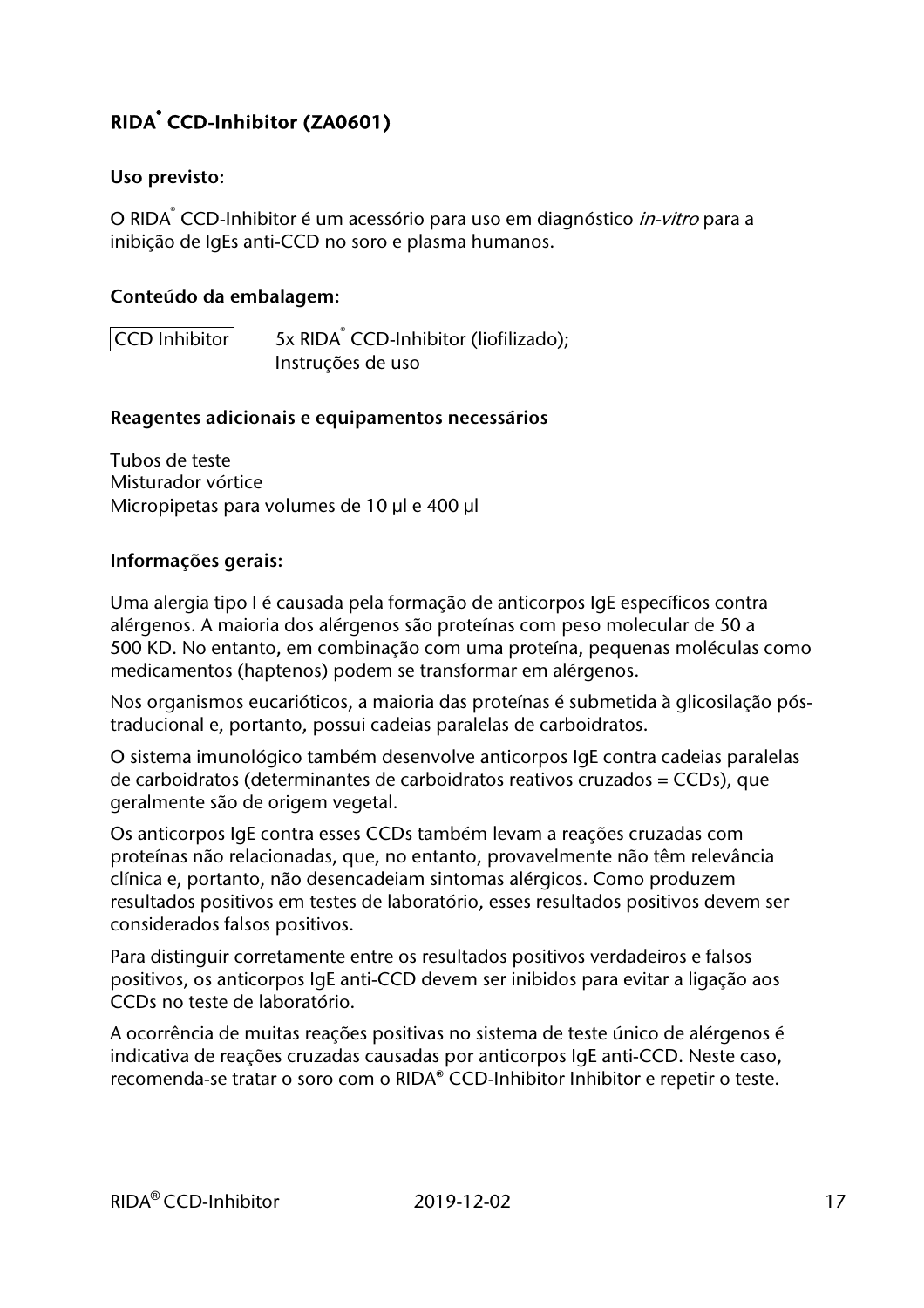#### **Princípio do teste:**

O RIDA® CCD-Inhibitor liga-se à região variável dos anticorpos IgE e impede a ligação dos anticorpos às cadeias paralelas de carboidratos dos alérgenos no sistema de teste.

#### **Precauções:**

Todos os reagentes e materiais que entrarem em contato com amostras potencialmente infecciosas devem ser tratados com os desinfetantes adequados ou submetidos à autoclavagem a uma temperatura de 121 °C por pelo menos 1 hora.

O reagente não deve ser utilizado se o frasco estiver danificado ou com vazamento.

#### **Armazenagem:**

O RIDA<sup>®</sup> CCD-Inhibitor deve ser armazenado fechado entre 2 e 8 °C e pode ser usado até a data de vencimento impressa no rótulo. Após a dissolução do liofilizado, a solução pronta para uso pode ser mantida por 2 semanas entre 2 a 8 °C. Deve ser evitada a contaminação microbiana. Nenhuma garantia de qualidade poderá ser assegurada após o término do prazo de validade.

#### **Realizando o teste:**

O RIDA<sup>®</sup> CCD-Inhibitor deve ser utilizado apenas por pessoal de laboratório treinado. Devem ser observadas as diretrizes para trabalho em laboratórios médicos. As instruções para a realização do teste devem ser rigorosamente cumpridas.

Dissolver o liofilizado com 55 µl de água bidestilada. H<sub>2</sub>O. Para dissolver o liofilizado, remova primeiro o tubo de teste do refrigerador e deixe-o aquecer até a temperatura ambiente (TA) por aprox. 30 minutos. Em seguida, adicione 55  $\mu$ l de H<sub>2</sub>O e agite no vórtex por 30 segundos. Em seguida, centrifugue brevemente para garantir que nenhum líquido permaneça na tampa.

Pipete 10 µl do RIDA ဳ CCD-Inhibitor dissolvido em 400 µl de soro ou plasma, agite e incube por uma hora em TA.

O soro ou plasma tratado deve ser testado imediatamente após a incubação.